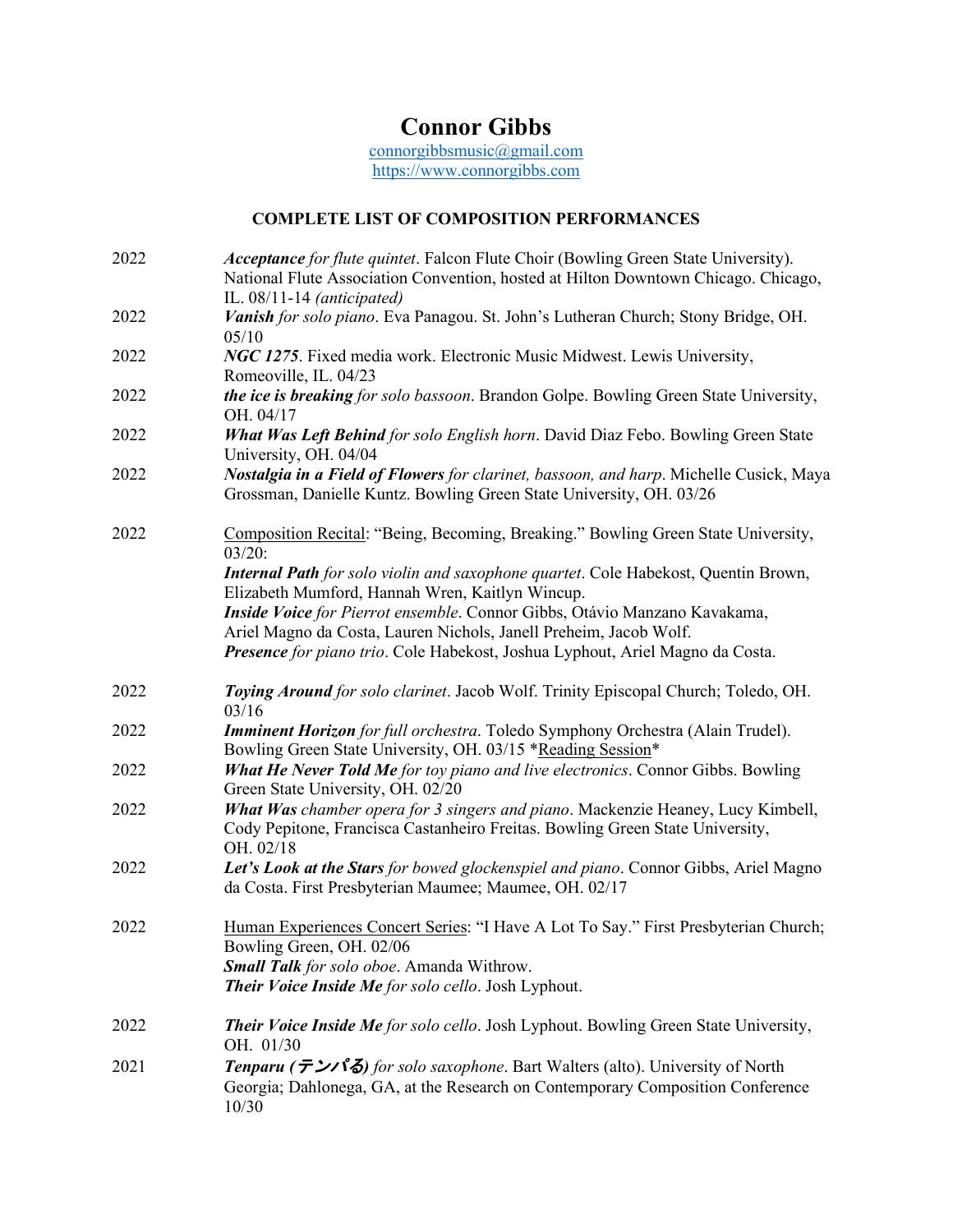| 2021 | Composition Recital: "Limit." Trinity United Methodist Church; Bowling Green,<br>OH. 10/16:                                                                                         |
|------|-------------------------------------------------------------------------------------------------------------------------------------------------------------------------------------|
|      | Other Worlds for open instrumentation. Rachel Boehl, Sarah Curtiss, Allison Dana,<br>Humay Gasimzadeh, Jane Kelly, Otavio Manzano Kavakama, Kirby Leitz, Lauren                     |
|      | Nichols, Rebecca Pollock, Connor Scroggins, Jules Shinkle, Hayden Stacki, Mariah<br>Stadel, Jacob Wolf.                                                                             |
|      | <b>Expansion</b> for open instrumentation. [see ensemble listed above].<br>Constellation for solo toy piano. Ariel Magno da Costa.                                                  |
|      | Tenparu ( $\bar{\tau}$ ) for solo saxophone. Josh Tuttle (soprano).                                                                                                                 |
|      | Trails for open instrumentation. Humay Gasimzade, Otavio Manzano Kavakama.<br>Liminal for 3 violins and percussion. Katrina Carrico, Cole Habekost, Alex Munson,<br>Jacob Hargrove. |
|      | Window for solo Eb clarinet. Jacob Wolf.                                                                                                                                            |
|      | By The Old Grove for double reed sextet. Cozette Cecconie, Allison Dana, Brandon<br>Golpe, Martha Hudson, Mariah Stadel, Shawna Wolf.                                               |
| 2021 | Afternoon In A Memory for xiao and guqin. Yimin Miao, Zhou Yi. Virtual Recital.<br>Queens, NY. 08/07                                                                                |
| 2021 | Presence for piano trio. Trio Immersio. Virtual Recital. Vienna, Austria. 07/29                                                                                                     |
| 2021 | Composition Recital: "Silhouettes." Virtual Recital. Bowling Green, OH. 05/02:<br>Faces for tenor and piano. Cody Pepitone, Yunyun Ge.                                              |
|      | I Think Of You for flute and piano. Vivian Chan, Sarah Curtiss.                                                                                                                     |
|      | Maybe Another Day for solo horn. Michael Goss.                                                                                                                                      |
|      | Memories of the Snowy Hillside for solo vibraphone. Cole Jackson.<br>NGC 1275. Fixed media work.                                                                                    |
|      | Remember for soprano and piano. Carolyn Anderson, Chad Spears.                                                                                                                      |
|      | Subsequent Thoughts for Bb clarinet and double bass. Adam Har-zvi, Hila Zamir.<br><b>The Tides of Tomorrow</b> for chamber sextet. Michael Goss, Jacob Hargrove,                    |
|      | Anderson Johnson, Jane Kelly, Carl Ng, Hila Zamir.                                                                                                                                  |
|      | Truth for solo cello. Otávio Manzano Kavakama.<br>You Need To. Fixed media work.                                                                                                    |
| 2021 | Wondering for sopranino saxophone and toy piano. Joshua Heaney, Ariel Magno da<br>Costa. Bowling Green State University; Bowling Green, OH. 02/11                                   |
| 2021 | Tenparu (テンパる) for solo saxophone. Josh Tuttle (soprano). Bowling Green State<br>University; Bowling Green, OH. 02/07                                                               |
| 2020 | Void for percussion and piano. Mel Mobley, Mitchell Mobley. Virtual Festival. New<br>Music on the Bayou Summer Veiller. 09/18                                                       |
| 2020 | Crying Over Vile, Iridescent Dairy. Fixed media work. Released on YouTube.<br>08/25                                                                                                 |
| 2020 | Crossroads for string orchestra. KLK String Orchestra. Lviv National Philharmonic;<br>Lviv, Ukraine. 06/21 (Pre-COVID premiere was set for March 2020.)                             |
| 2020 | Pond Skater for solo Paetzold basset recorder. Mona Raab. Released on YouTube.<br>Cologne, Germany. 03/21                                                                           |
| 2019 | Fragments for violin and piano. Esther Abrami, Iyad Sughayer. Released on YouTube.<br>Birmingham, UK. 10/29                                                                         |
| 2019 | Composition Recital: "Stories We Tell." United Church of Bernardston; Bernardston,                                                                                                  |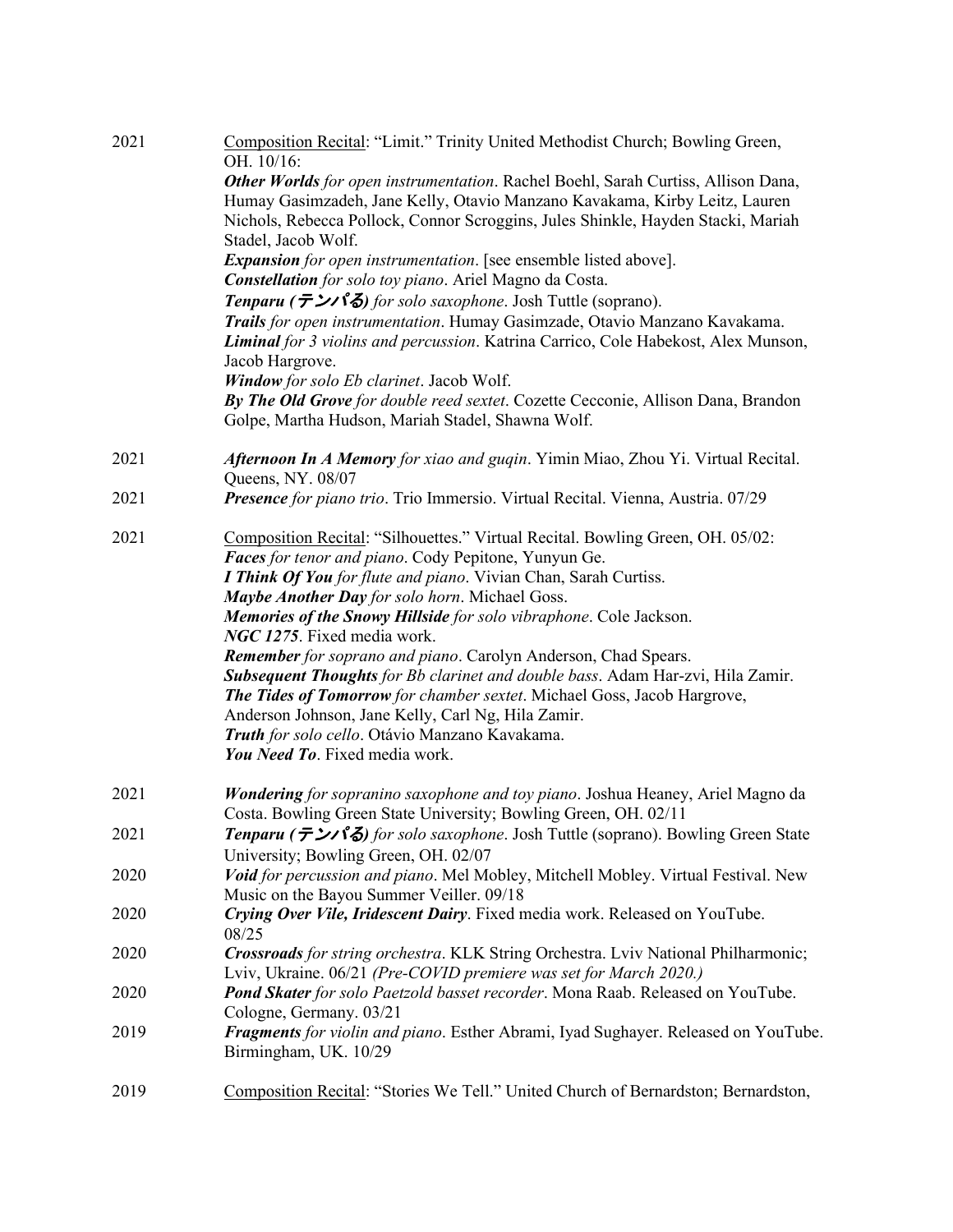|      | MA. 10/20:                                                                                                     |
|------|----------------------------------------------------------------------------------------------------------------|
|      | Acceptance for flute quintet. Steve Damon, Julie Houghton, Donna Rose, Patricia                                |
|      | Veaudry, Beth Anne West.                                                                                       |
|      | Down the Avenue for saxophone quartet. Edward Orgill, Bruce Elliot, Jason Koerber,                             |
|      | Michael Cortina.                                                                                               |
|      | The Infant's Grand Adventure for solo tenor saxophone. Bruce Elliot.                                           |
|      | It's Pinocchio! a suite of excerpts for chamber concert band. A-Natural Concert Band.                          |
|      | Let's Look at the Stars for bowed glockenspiel and piano. Steve Calderone, Connor                              |
|      | Gibbs.                                                                                                         |
|      | Lion for solo tuba. Richard Sargent.                                                                           |
|      | Maybe Another Day for euphonium. Brendan Goodwin.                                                              |
|      | Meadow Dance for woodwind quartet. Catalina Arrubla, Anna Goudreau, Jason Koerber,                             |
|      | Donna Rose.                                                                                                    |
|      | Memories of the Snowy Hillside for solo toy piano. Connor Gibbs.                                               |
|      | Migration for 2 piccolos. Donna Rose, Patricia Veaudry.                                                        |
|      | November Day for solo piano. Timothy Relyea.                                                                   |
|      | Our Last Journey for marimba and brass sextet. Timothy Burns, Joyana Damon,                                    |
|      | Brendan Goodwin, Matthew Kennedy, David Neil, Richard Sargent, Thomas Wilson.                                  |
|      | <b>Wandering Memories</b> for piccolo and marimba. Glen D'Eon, Beth Anne West, Thomas                          |
|      | Wilson.                                                                                                        |
| 2019 |                                                                                                                |
|      | Night Voyage for string quartet. Quartetto Indaco. Chiesa di Santa Maria di Canepanova;<br>Pavia, Italy. 08/11 |
|      |                                                                                                                |
| 2019 | Opera Elect New Music Concert Series. Esther Simplot Performing Arts Academy;                                  |
|      | Boise, ID. 07/26                                                                                               |
|      | Essences for soprano and piano. Micaela Hulsey, Chad Spears.                                                   |
|      | Façade for soprano and piano. Edith Hull, Chad Spears.                                                         |
|      |                                                                                                                |
| 2019 | The Swans for SATB choir and piano. Wagner College Choir. Trinity Evangelical                                  |
|      | Lutheran Church; Staten Island, NY. 05/05                                                                      |
| 2019 | Not Knowing for unaccompanied baritone. Jonathan Paget. Released on YouTube.                                   |
| 2019 | Chippenham, England. 04/19/2019<br>Broken Promises for string orchestra. KLK String Orchestra. Lviv National   |
|      | Philharmonic; Lviv, Ukraine. 03/19                                                                             |
| 2019 | When Our Leaves Fell for string quartet. Mikhail Bugaev, Tiago Ellwanger, Hyu-Kyung                            |
|      | Jung, Eduardo Swerts. Released on YouTube. Minas Gerais, Brazil. 03/16                                         |
| 2019 | Watching the Sea for expanded toy piano. Released on YouTube. 02/19                                            |
| 2018 | a monday morning for a gentleman named thomas! for solo bassoon. Vassilis                                      |
|      | Priovolos. European University Cyprus; Nicosia, Cyprus. 12/01                                                  |
| 2018 | Below the City for wind quintet. Atéa Wind Quintet. Dartington Hall; Dartington, UK.                           |
|      | 08/01                                                                                                          |
| 2018 | It's Pinocchio! for electronic orchestra. Used for It's Pinocchio (Daniel Smith). Theatre                      |
|      | 54; Manhattan, NY. 07/12/2018 - 07/15/2018                                                                     |
| 2018 | Beyond the Stars for trumpet and marimba. Crystal Chu, Steve Sharp. Midtown Arts and                           |
|      | Theater Center Houston (MATCH); Houston, TX. 07/12                                                             |
| 2018 | One Moment for SATB choir and piano. Central High School Madrigal Singers.                                     |
|      | Springfield Central High School; Springfield, MA. 05/02                                                        |
| 2017 | November Day for piano. Mark Rossnagel. Released on YouTube. Staten Island, NY.                                |
|      | 05/25                                                                                                          |